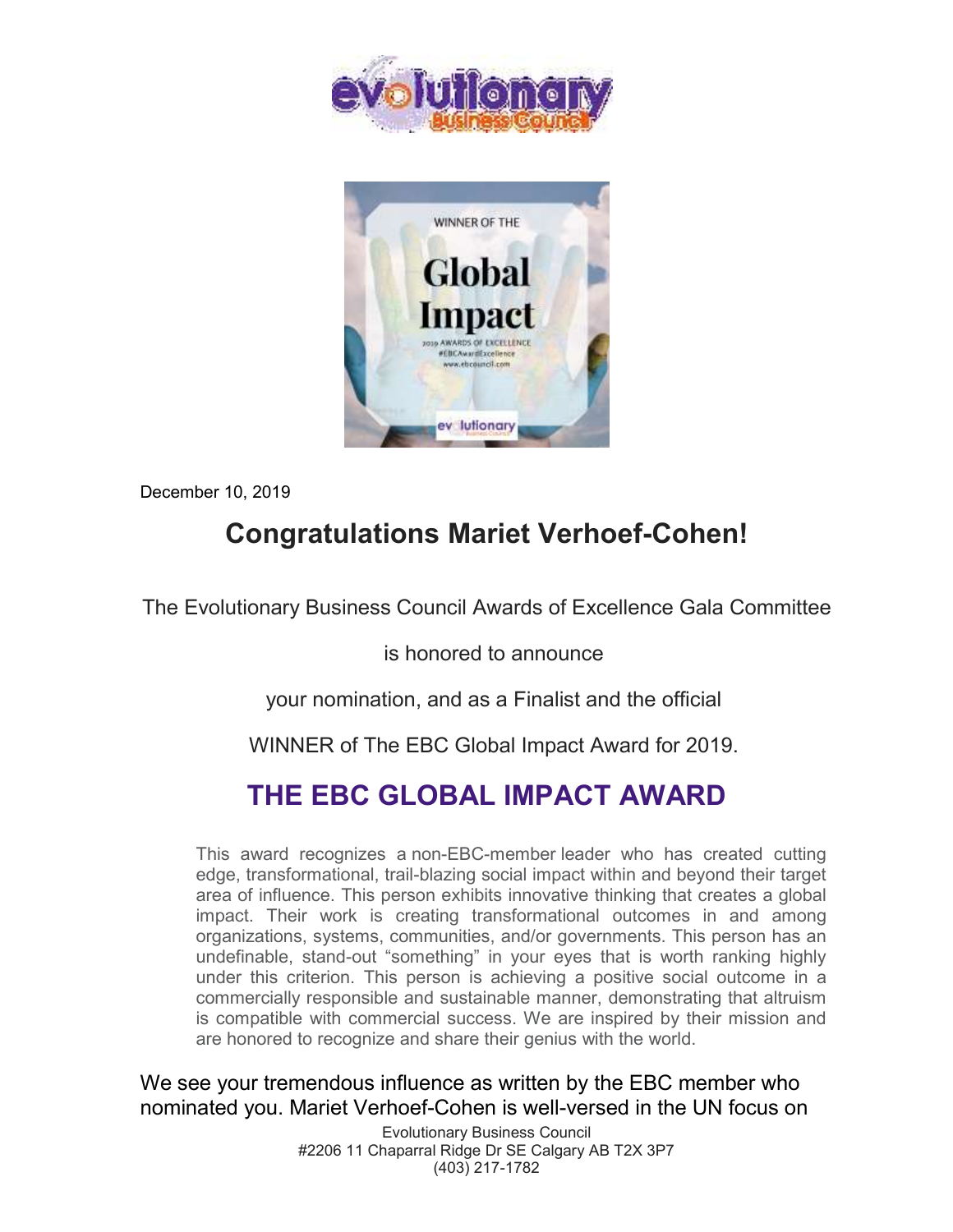

SDG 5 (gender equality) and SDG 6 (water). She is Soroptimist International President 2017-2019 with almost five Federations and over 75,000 women from 122 countries. She completed the newest SI African Federation. The Soroptimist International President's Appeal 2017 - 2019, supports projects that educate, empower and enable women and girls, ensuring they have the capacity, experience and education needed to manage water resources and gain careers in water-related professions. This included providing agricultural education for over 400 Kenyan small holder women farmers to create water sustainable farms in their villagers and become economically independent. From 2018 - 2028 Women for Water Partnership, of which Mariet is President as well, and Soroptimist International will join the action for the Water for Sustainable Development Decade. Mariet was awarded the Dutch Royal distinction of Officer in the Order of Orange Nassau in recognition of her ground-breaking voluntary work for SI and WfWP, a very high civilian order by the King of the Netherlands, HRH Willem Alexander for Women, Water and Leadership Sustainability Projects worldwide. Since 1992, Mariet Verhoef-Cohen has been the Managing Director of Bacolet, a translating and subtitling company that handles all language combinations.

Our Award of Excellence Committee will be celebrating you on social media using the attached Meme created by Kerri Hummingbird.com. Feel free to use it for your own promotion. Posts will be made on LinkedIn and Facebook based on the information provided.

https://www.womenforwater.org/interviewmvc.html The Women Economic Forum presented its "Women of the Decade Creating a Better World for All' to Mariet in 2017.

## [https://www.soroptimistinternational.org/members-area/si-presidents](https://www.soroptimistinternational.org/members-area/si-presidents-appeal/)[appeal/](https://www.soroptimistinternational.org/members-area/si-presidents-appeal/)

If for any reason this is not correct, we need to hear from you as soon as possible. Announcements begin in one week, December 16, 2019.

In as much as the Top Three finalists will be announced at the  $6<sup>th</sup>$  Annual EBC Awards of Excellence Gala in San Antonio, Texas, USA on January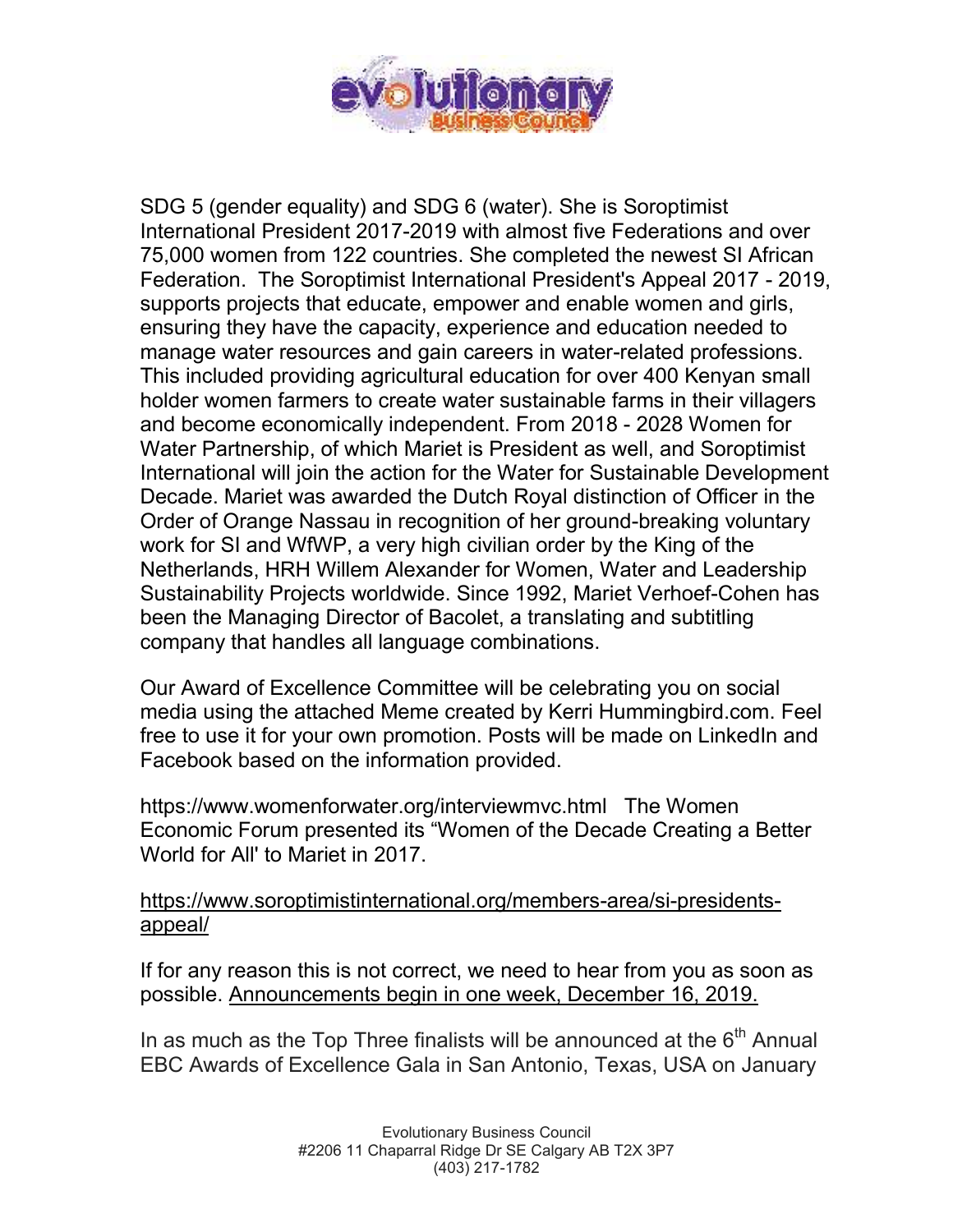

18, 2020 at 7-9pm followed by Dessert and Cash Bar, we need your assistance.

Our deadline is December 20, 2019. We would like to know if you are able to attend or if not. If there is someone in the USA who could represent you and receive the award on your behalf, we can also accommodate that.

We would love to receive a one-minute video about your work around the world AND a second one-minute video with an acceptance message to our audience.

Your next step is to let us know if we will see you in San Antonio, Texas or if you prefer our Live Stream option!

## **Blessings on your continued success in 2020!**

With sincerest Congratulations to a sister Soroptimist,

Naomi Carmona-Morshead

Lead- EBC Award of Excellence Committee

International Speaker

Adventure Mountain Climber

Mobile: USA: 1-951-314-2248